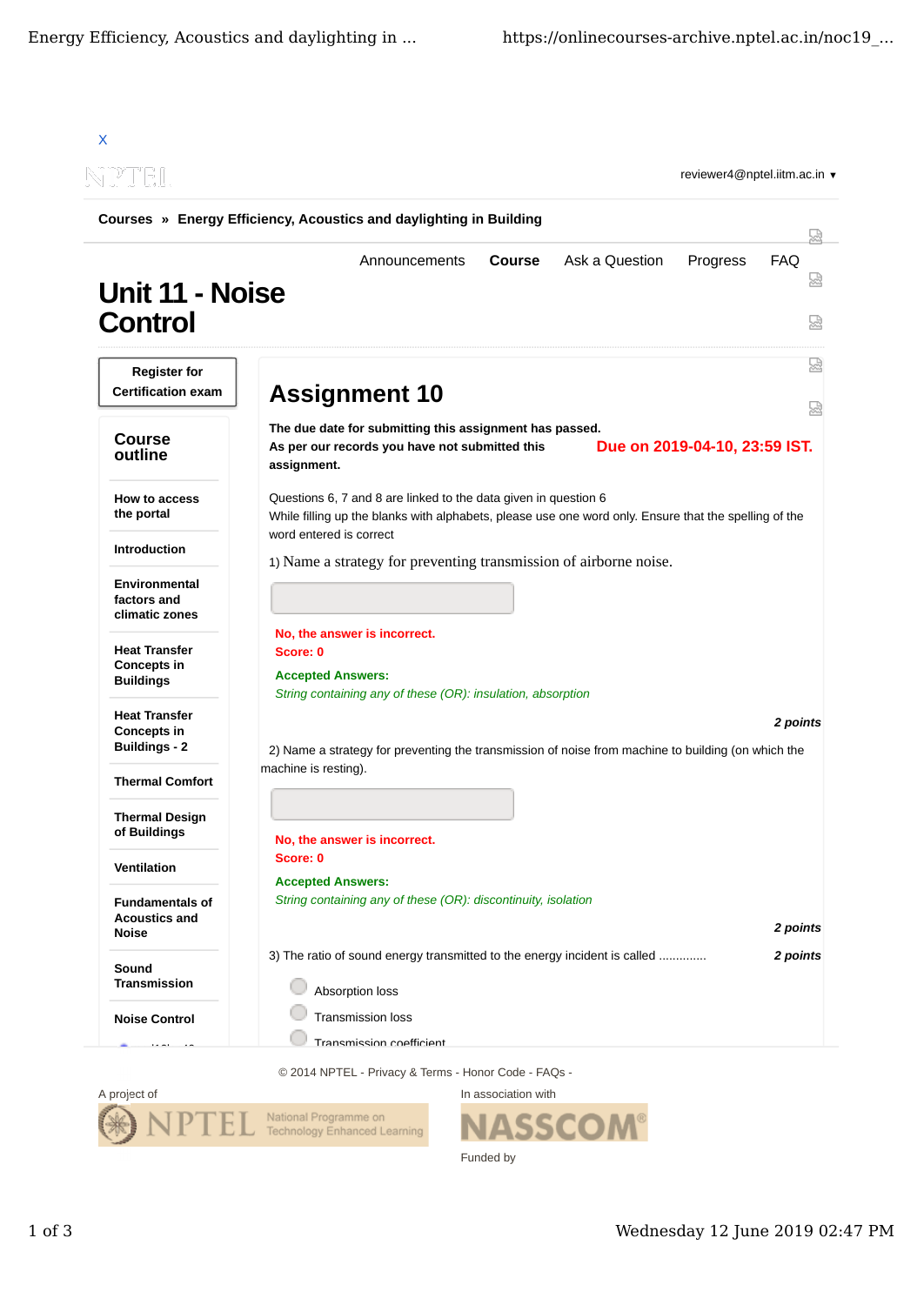## Energy Efficiency, Acoustics and daylighting in ...



**Accepted Answers:** 49.97 6) Two reverberation rooms (one source room and one receiving room) separated by a partition wall are used for measurement of transmission loss value of the partition wall. The area of the partition wall is 5×5  $\mathrm{m}^2$ . In order to calibrate for the total absorption value of the receiving room, two partition walls were tested one after the other. In both tests, the source room sound level was maintained constant at 90 dB. The measured sound levels in the receiving room in the above two cases were 70 dB and 60 dB respectively for two partition walls. The transmission loss (TL) values for the partitions are in the ratio of 2:3 (i.e. partition 1 : partition 2). Given, the total surface area of the receiving room is 100  $\text{m}^2$ . Both the rooms are isolated from external noise.

Transmission loss value of partition 1 (in dB) is ...................

 $\bigcirc$  49.97

Score: 0

 $\overline{7}$ 

No, the answer is incorrect.

| as.                                                  |            |
|------------------------------------------------------|------------|
| <b>Hint</b>                                          |            |
| No, the answer is incorrect.<br>Score: 0             |            |
| <b>Accepted Answers:</b>                             |            |
| (Type: Range) 18,22                                  |            |
|                                                      | 2.5 points |
| 7) Transmission loss value of partition 2 (in dB) is |            |
| 函                                                    |            |
| No, the answer is incorrect.                         |            |
| Score: 0                                             |            |
| <b>Accepted Answers:</b>                             |            |
| (Type: Range) 28,32                                  |            |